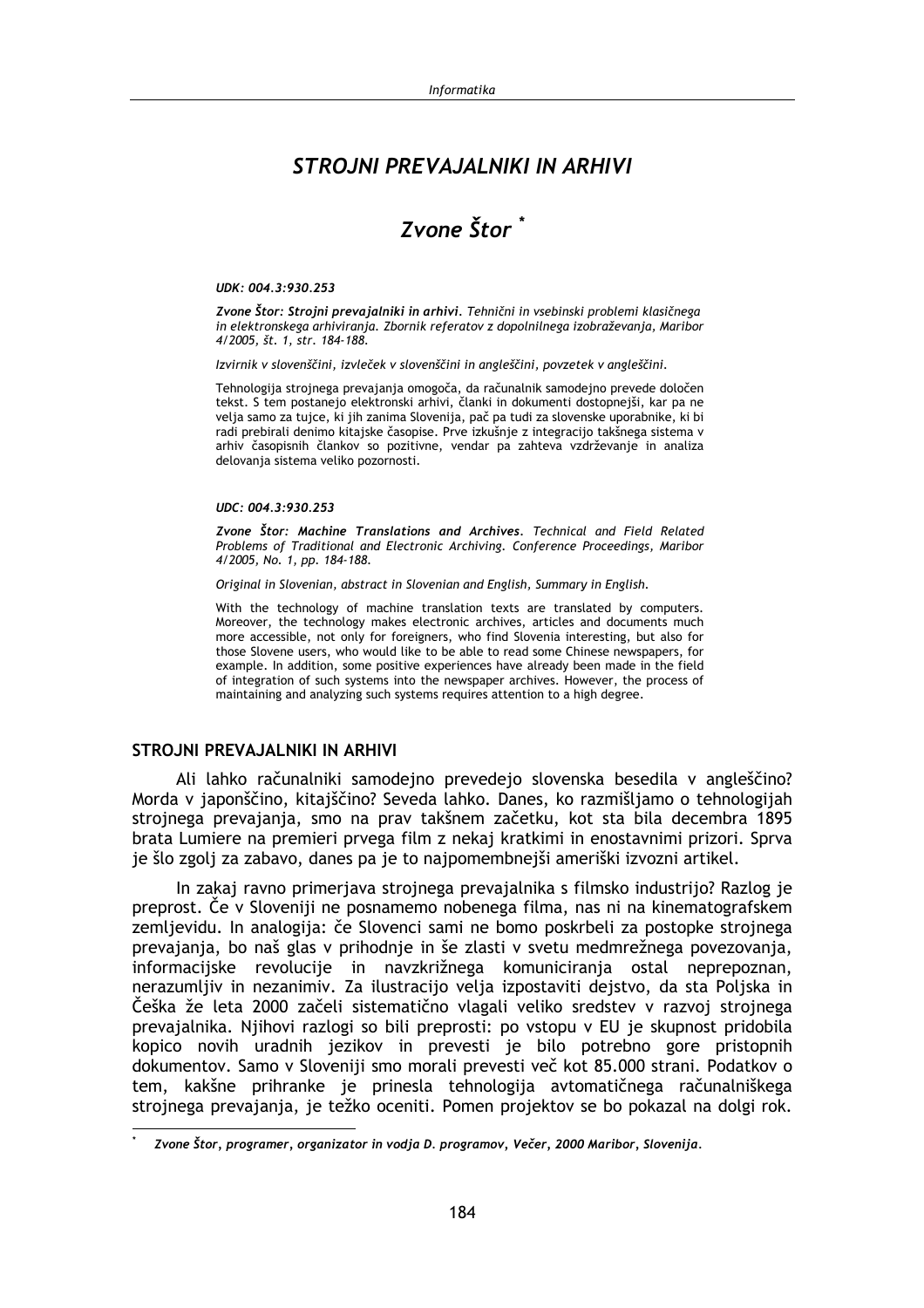Že danes pa mora biti vsakomur jasno, da si brez tovrstnih rešitev ne moremo predstavliati informaciiske družbe prihodnosti.

## KAJ SPLOH JE STROJNI PREVAJALNIK?

Program, ki bi napisan tekst sproti prevedel v tuj jezik, ni več znanstvena fantastika. Strojni prevajalniki so poleg sintetizatorjev zvoka in tehnologij za prepoznavo govora trenutno najbolj vroča tema informacijskih raziskovalcev. Zlasti v svetu telekomunikacij niso redki primeri izgradnje sistemov, ko bi lahko na eni strani v slušalko govorili nemško, na drugi pa bi se slišal kitajski prevod. Dandanes so na voljo tako velike količine tekstov, baze znanja, pa tudi teoretičnih podlag ne manjka, da bi z dovolj truda, energije in natančnosti že lahko izdelali računalniški sistem, ki bi zadovoljivo prevajal besedila.

Prvi poskusi mehanskega prevajanja segajo v 40. leta prejšnjega stoletja, javnosti pa je bila s tem seznanjena šele leta 1954, ko so v ZDA izdelali sistem, ki je znal v angleščino prevesti 49 ruskih stavkov, pri tem pa so uporabili 250 besed in 6 slovničnih pravil. To je povzročilo takšno navdušenje, da so s tovrstnimi raziskavami pričeli tudi drugod po svetu (tudi v Jugoslaviji na Beograjski univerzi). Hladen tuš je sledil leta 1966, ko je ALPAC (Automatic Language Processing Advisory Committee) izdal poročilo, v katerem so zapisali, da so »tovrstne raziskave nesmiselne in da vsi dosežki niso kaj dosti vredni«. Področje strojnega prevajanja je za več kot 10 let zamrlo in praktično izginilo iz besednjaka vseh resnih akademskih in strokovnih krogov.

Pomembnejših dosežkov ni bilo vse do leta 1995, ko so v Singapurju razvili lokalni sistem za prevajanje iz angleščine v kitajščino, malajščino, japonščino in korejščino, zasnovan pa je bil kot pripomoček vladnim prevajalcem. Sistem, ki še danes deluje, omogoča prevajanje ogromnih količin dokumentov za naročnike z vsega sveta, ponuja pa tudi lokalizacijo podjetjem, ki razvijajo programsko opremo za kitajsko govoreči del tržišča.

Danes imamo po internetu kopico (tudi brezplačnih) servisov, ki pa podpirajo prevode zgolj za najbolj zastopane jezike: angleščino, nemščino, francoščino, španščino, japonščino, kitajščino in tu in tam še italijanščino.

## KAKŠNO JE STANJE V SLOVENIJI?

V javnosti je najbolj odmevala informacija iz leta 2002, ko je podjetje Amebis iz Kamnika napovedalo predstavitev strojnega prevajalnika iz slovenščine v angleščino. V akademskih sferah je od tedaj nastalo veliko magistrskih in doktorskih nalog, ki sistematično in analitično razdeljujejo matematične postopke prevajanja. A slovenščina je slovanski jezik, ki je zelo pregiben in s skoraj prostim besednim redom. Večino funkcij, ki jih v slovenščini izražamo s končnicami besed (pregibanje), v angleščini izražamo z besednim redom in dodatnimi funkcijskimi besedami. Veliko težav denimo povzročajo samostalniki, s katerimi lahko tvorimo edninsko, dvojinsko ter množinsko obliko v šestih sklonih. Večina pridevnikov lahko tvori 3 spole, vsa 3 števila, 6 sklonov, 3 osnovne ravni stopnjevanja. In za nameček je slovenščina še jezik z mnogimi izpuščanji. Osebni zaimki (jaz, on, oni) imajo ponavadi ničto obliko in so izpuščeni. V našem jeziku ni določnih in nedoločnih členov. Dokaz kompleksnosti jezika pa je tudi velikost korpusa besed, ki je za 12 odstotkov manjši od angleškega.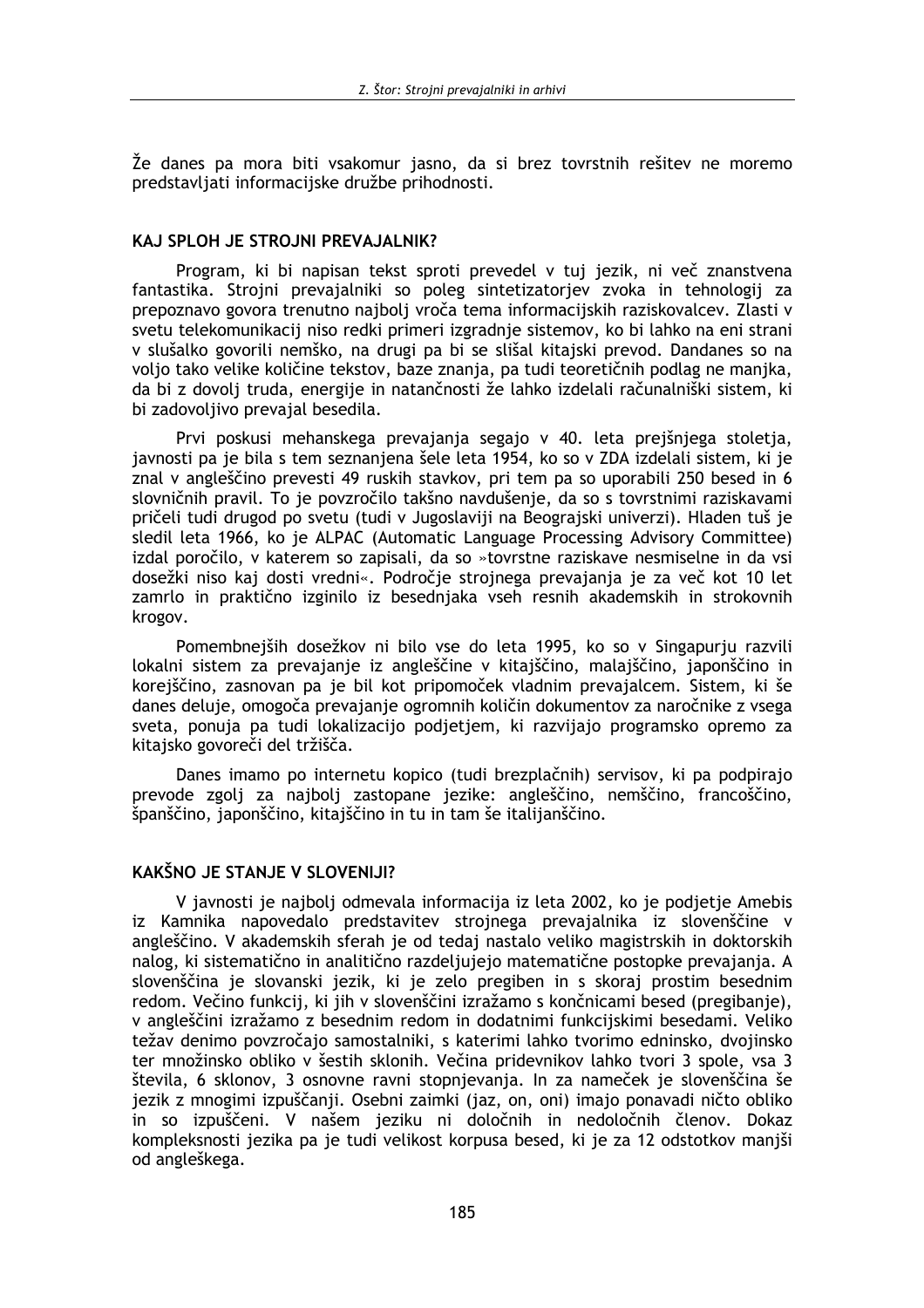Čeprav so rezultati slovenskih stroinih prevajalnikov včasih na zelo abstraktnem nivoju (beri: pogosto so zaradi nesmiselnosti zelo zabavni), pa pri kamniškem Amebisu optimistično veriamejo v tovrstne rešitve. Začeli so z 10.000 vnesenimi predlogami, danes jih imajo 20.000, za zadovoljivo delovanje prevajalnika pa naj bi po njihovih ocenah bilo potrebnih okoli 100.000 vnesenih predlog. Danes omenjeni manjko v naboru prevodov rešujejo enostavno: z ugibanjem.

#### STROJNI PREVAJALNIK IN ARHIVI

Odgovor na vprašanje, zakaj vključevati sisteme strojnega prevajanja v arhive, je preprost. Slovenski članki, prevedeni v angleščino (pa četudi gre za slab prevod) so veliko več vredni za tujce, kakor originalno slovensko besedilo. Pomembno je, da bralec uporabnik iz prevodov razbere bistvo članka, po potrebi pa si bo tako in tako uredil popolni prevod. Doslej so bili arhivi pač omejeni na jezikovno področje, ki so ga obvladovali. Izkušnje s prvim strojnim prevajalnikom, integriranim v arhiv člankov pri časopisni hiši Večer, so zelo pozitivne, kar priznavajo tudi raziskovalni novinarji iz tujine. Med rednimi uporabniki so namreč sodelavci New York Timesa, BBC-ja, pa tudi Vatikan je med pogostimi uporabniki, zabeleženi so celo uporabniki iz Kitajske, Avstralije, Rusije ...

Ker se tehnologija ubada s porodnimi težavami in so tudi omenjene storitve v začetni fazi razvoja, je uporabnikov računalniško prevedenega arhiva občutno manj. Konec koncev si tovrstne rešitve šele utirajo pot. Vzorec je premajhen, da bi lahko iz njega sklepali o pravilih, so pa zanimive vsebine, ki jih tujci iščejo pri nas. Na prvem mestu je seveda Tito in povojna zgodovina. Leta takoj po drugi svetovni vojni so zlasti zanimiva za Italijane in Avstrijce (Večerov povojni arhiv je bil podlaga trem seminarskim nalogam dijakov iz obmejnih srednijh šol). Uporabniki iz Kitajske (morda sploh ne gre za novinarje, raziskovalce ali naključne uporabnike interneta) so iskalnik uporabili 12-krat, največ pozornosti pa so namenili tibetantskemu duhovnemu vodji Dalaj Lami, zanimal pa jih ni samo visok obisk leta 2002, pač pa tudi poročilo o podelitvi nobelove nagrade leta 1989. Na drugem mestu »kitajskih interesov« se je pojavilo ime Bajngen Erdeni. Statistika vpogledov in seznam odprtih člankov kaže na to, da je nekdo zbiral podatke o dinamičnem duhovniku in politiku, ki je umrl v 51. letu starosti (uradni viri navajajo, da je šlo za srčno kap), bil pa je najvišji predstavnik struje, ki zagovarja avtonomijo Tibeta znotraj kitajskega ozemlja. Danes je le redkim znano, da sta znotraj budizma že od 14. stoletja naprej dve struji.

Med dostopi z ameriškimi domenami je bilo največ zanimanja za Irak in seveda za Georga Busha. Povečan obisk je bilo zaznati zlasti v času predvolilnih kampanj, jeseni 2004. Tina Maze je med posamezniki očitno najbolj znana Slovenka v ZDA. Preseneča zanimanje Indijcev za slovensko-hrvaški spor, zlasti o nuklearki, Nizozemce zanima »monopolni« položaj Mobitela. Slovenijo očitno zelo dobro poznajo v Švici in Veliki Britaniji, vendar zgolj zaradi športa. Ob vsakem pomembnejšem nogometnem srečanju obišče Večerov strojno preveden iskalnik veliko (očitno športnih) novinarjev iz Velike Britanije, ki brskajo za izjavami slovenskih nogometašev in trenerjev.

Interes tujcev za Slovenijo vendarle ni majhen, je pa v veliki meri odvisen od intenzitete dogodkov. Časopisni arhiv, ki ga ponuja Večer, so očitno doslej odkrili zgolj novinarji, do akademskih sfer in strokovnih krogov pa informacija o strojno prevedenem arhivu časopisnih člankov še ni prišla. Tudi na tovrstne storitve se je treba privaditi.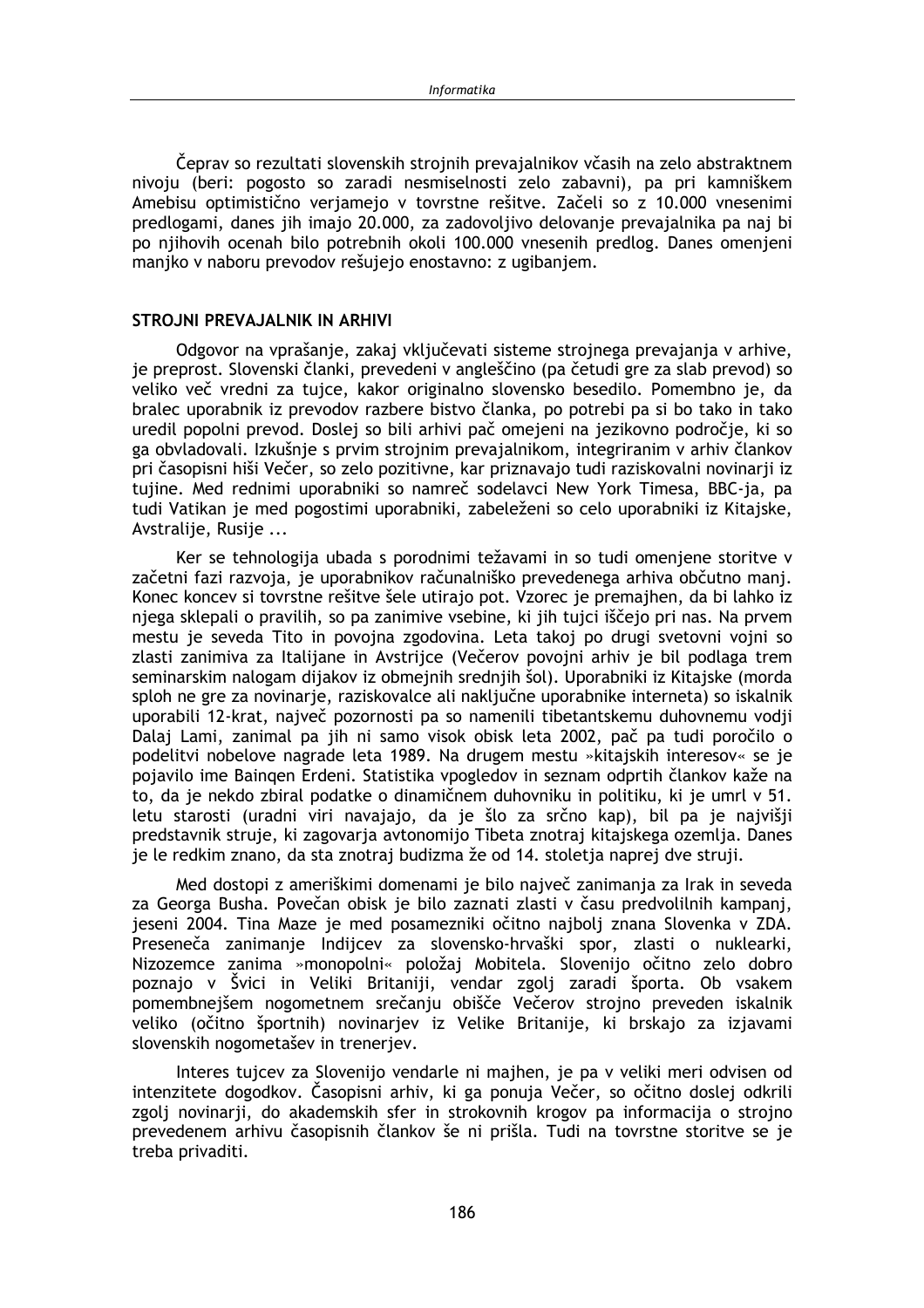## IN KAKO V PRAKSI DELUJE STROJNI PREVAJALNIK?

Podatkovna baza člankov je še naprej v izvornem jeziku. Ključne besede, ki jih vpiše uporabnik, se najprej iz angleščine prevedejo v slovenščino. Sistem nato izvede yse iskalne procedure, ki so enake kot pri iskanju v slovenskem jeziku. V tretjem koraku pa prevajalnik namesto rezultatov v slovenščini izpiše prevedene rezultate v angleškem jeziku. Tak način je vsekakor počasnejši, kot če bi za tujejezične uporabnike že vnaprej v celoti prevedli bazo člankov, vendar pa omogoča, da je kvaliteta prevodov z vsako novo različico programa boljša. Dokler intenzivnost uporabe ne preseže 1000 iskanj na dan, zmorejo sodobni internetni strežniki brez težav opraviti poleg drugega dela še vse procese prevajanja.

## PRIHODNOST PREVAJALNIKOV

V Sloveniji lahko storitve strojnega prevajanja preštejemo na prste ene roke, večina pa jih nima praktične vrednosti. Online prevajalniki zmorejo prevesti vrstico ali dve slovenskega ali angleškega besedila, vendar zgolj kot prikaz delovanja sistema. Zanimivo je dejstvo, da ko se matematično razdela in dovolj natančno opiše izvorni jezik (v našem primeru je to slovenščina), je potem razmeroma enostavno dodajati nove jezike. V pripravi je že prevajalnik za nemščino in v roku 10 let bodo ti sistemi zagotovo tako dodelani, da bomo enakovredno brskali po kitaiskih, japonskih, španskih in seveda angleških arhivih. Želimo si, da bi bilo tudi obratno, saj bi s tem pomembno prispevali k boljši prepoznavnosti naše države.

A pomemben vidik strojnih prevajalnikov je vendarle dejstvo, da ti programi zmorejo že danes prevesti kitajske tekste v angleščino, kar je veliko bliže slovenskim uporabnikom, kot pa za večino nečitljivi članki v azijskih pismenkah. Na ta način je mogoče enostavneje obvladovati globalni medijski prostor.

Interes kapitala več kot očitno narekuje tempo in smernice razvoja, kar za našo majhnost pomeni, da bi morala vodilno vlogo na tem področju prevzeti država. Razen velikih količin filigranskega prevajalskega dela tovrstni projekti ne zahtevajo veliko vlagani. V danem trenutku je pomembno, da Slovenci dobimo enoten korpus besed, poenoteno zbirko prevodov in določimo standardno strukturo, kot jo ima denimo nekomercialna Menola (www.menola.org - slovenski internetni online prevajalnik), ki sloni na korpusu IJS-ELAN. Šele takrat, ko bodo izpolnjeni ti pogoji, bo mogoče razmišliati o boliših matematičnih modelih prevajania.

Tovrstne rešitve pa niso uporabne samo na nivoju dokumentov ali člankov, pač pa jih je mogoče integrirati v glasovne informacijske postaje, tudi v telefonske centrale, z njimi je mogoče avtomatično generirati podnapise na filmih, televizijskih kanalih, poenostavljeno je prevajanje prospektov, reklamnega materiala, knjižic z navodili za uporabo ... Pomembno in veliko področie je tudi usklajevanje zakonodaje z EU, kandidiranje na javnih razpisih in še kopica drugih možnosti.

Ključ do uspeha so torej velike elektronske baze tekstov, kajti le tako se bomo dokopali do najbolj zastopanih besednih zvez, ki tvorijo jedro jezika in temelj prevajalskih mehanizmov. Prevedeni arhivi so danes že realnost.